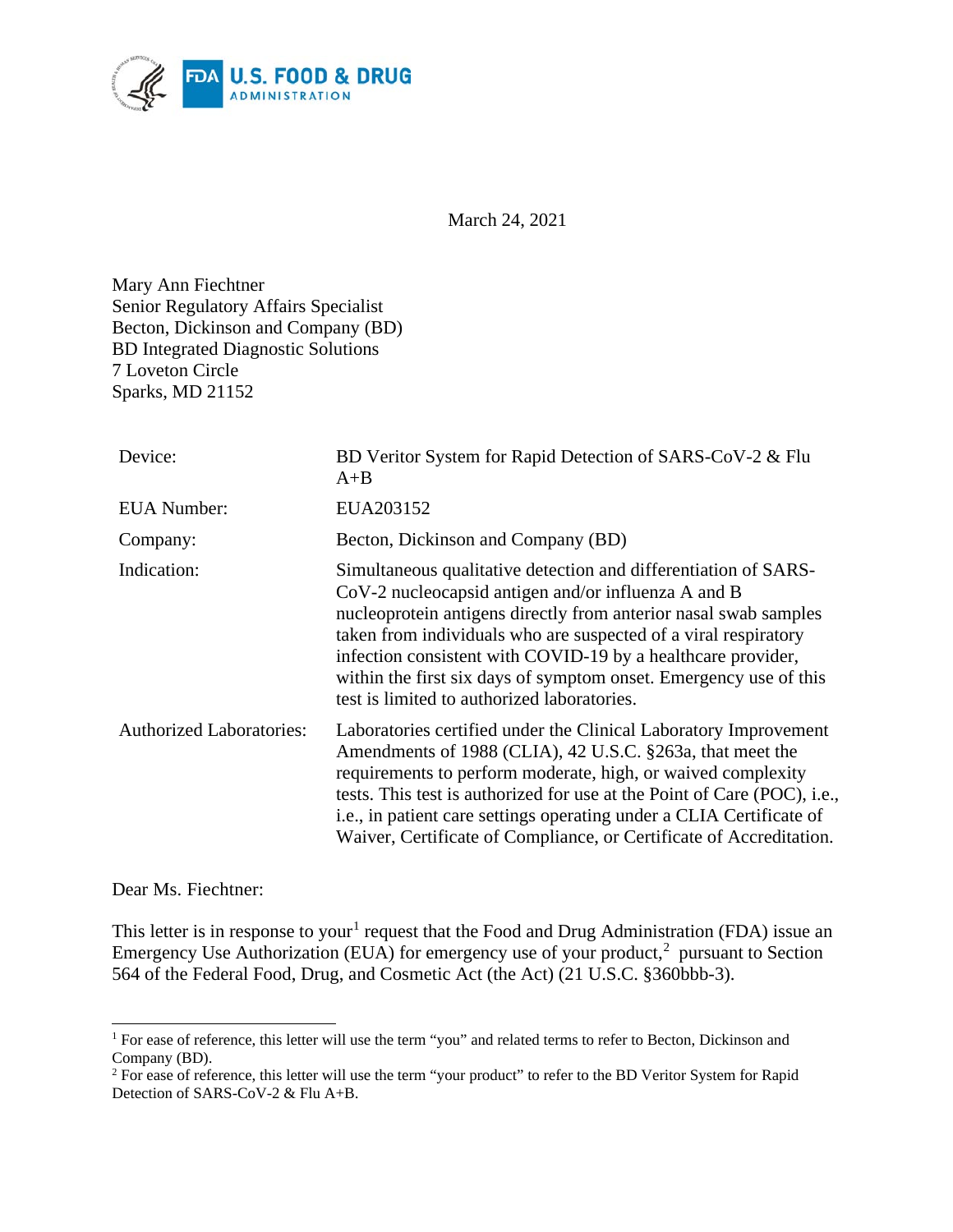On February 4, 2020, pursuant to Section  $564(b)(1)(C)$  of the Act, the Secretary of the Department of Health and Human Services (HHS) determined that there is a public health emergency that has a significant potential to affect national security or the health and security of United States citizens living abroad, and that involves the virus that causes COVID-19. Pursuant to Section 564 of the Act, and on the basis of such determination, the Secretary of HHS then declared that circumstances exist justifying the authorization of emergency use of in vitro diagnostics for detection and/or diagnosis of the virus that causes COVID-19 subject to the terms of any authorization issued under Section 564(a) of the Act.<sup>[3](#page-1-0)</sup>

FDA considered the totality of scientific information available in authorizing the emergency use of your product for the indication above. A summary of the performance information FDA relied upon is included in the Instructions for Use (identified below). There is an FDAapproved/cleared test for the qualitative detection and identification of SARS-CoV-2, influenza A virus, and influenza B virus (among other organism types), but this is not an adequate and available alternative to your product. Respiratory viral infections caused by the influenza A and B viruses and SARS-CoV-2 can have similar clinical presentation and diagnostic considerations. Thus, to differentially detect SARS-CoV-2, information from a test that detects and differentiates the virus that causes COVID-19 and the common influenza viruses that cause seasonal epidemics of flu, influenza A and B (not influenza C) is needed during the flu season that coincides with the COVID-19 pandemic.

Having concluded that the criteria for issuance of this authorization under Section 564(c) of the Act are met, I am authorizing the emergency use of your product, described in the Scope of Authorization of this letter (Section II), subject to the terms of this authorization.

## **I. Criteria for Issuance of Authorization**

I have concluded that the emergency use of your product meets the criteria for issuance of an authorization under Section 564(c) of the Act, because I have concluded that:

- 1. The SARS-CoV-2 can cause a serious or life-threatening disease or condition, including severe respiratory illness, to humans infected by this virus;
- 2. Based on the totality of scientific evidence available to FDA, it is reasonable to believe that your product may be effective in diagnosing COVID-19 through the simultaneous detection and differentiation of SARS-CoV-2, and/or influenza A virus and influenza B virus protein antigens and that the known and potential benefits of your product when used for such use, outweigh the known and potential risks of your product; and
- 3. There is no adequate, approved, and available alternative to the emergency use of your product. [4](#page-1-1)

<span id="page-1-0"></span><sup>3</sup> U.S. Department of Health and Human Services, *Determination of a Public Health Emergency and Declaration that Circumstances Exist Justifying Authorizations Pursuant to Section 564(b) of the Federal Food, Drug, and Cosmetic Act, 21 U.S.C.* § *360bbb-3*. 85 FR 7316 (February 7, 2020).

<span id="page-1-1"></span><sup>&</sup>lt;sup>4</sup> No other criteria of issuance have been prescribed by regulation under Section  $564(c)(4)$  of the Act. There is an FDA-approved/cleared test for the qualitative detection and identification of SARS-CoV-2, influenza A virus, and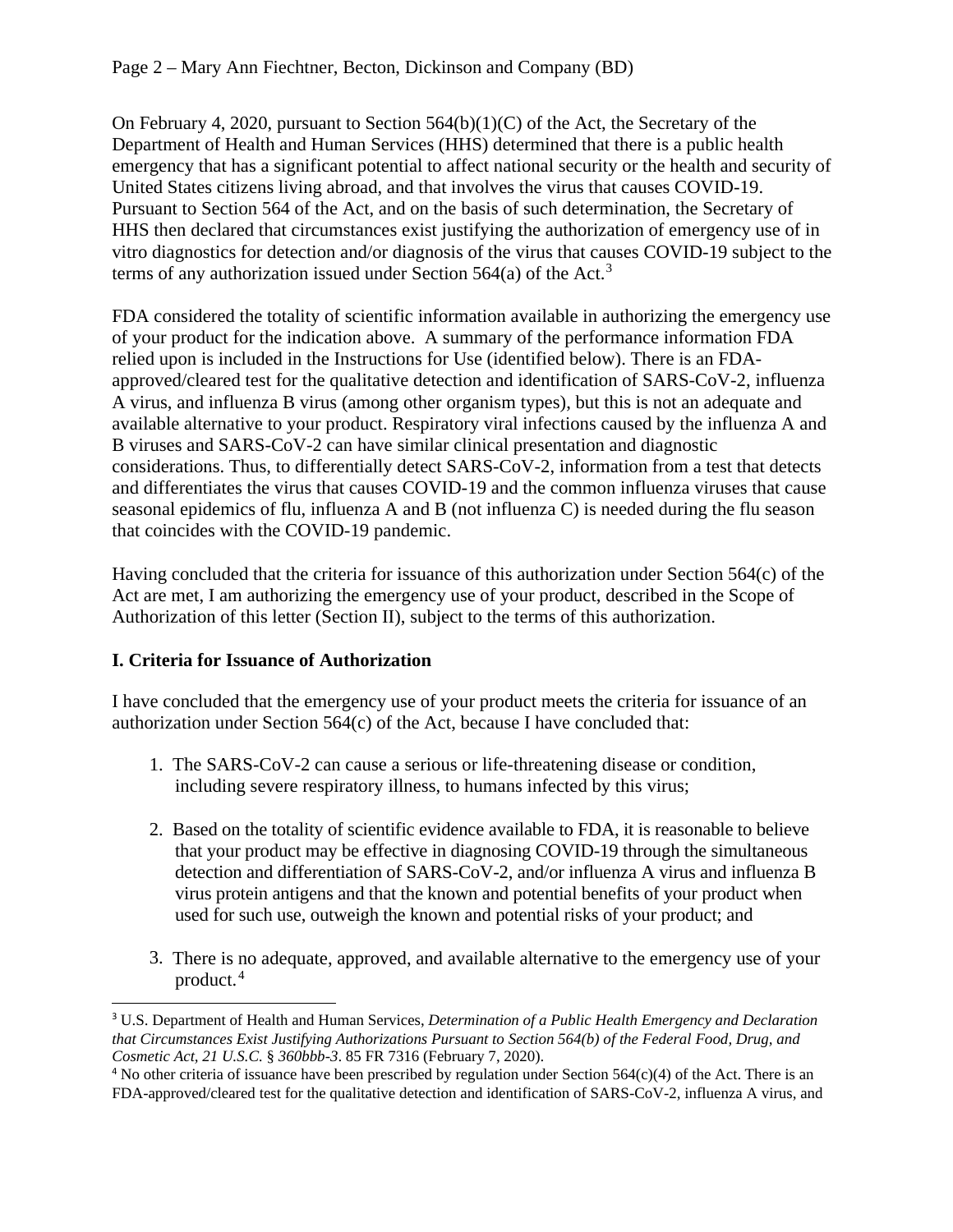### **II. Scope of Authorization**

I have concluded, pursuant to Section  $564(d)(1)$  of the Act, that the scope of this authorization is limited to the indication above.

#### **Authorized Product Details**

Your product is rapid chromatographic digital immunoassay intended for the in vitro, simultaneous qualitative detection and differentiation of SARS-CoV-2 nucleocapsid antigen and/or influenza A and B nucleoprotein antigens directly from anterior nasal swab samples taken from individuals who are suspected of a viral respiratory infection consistent with COVID-19 by a healthcare provider, within the first six days of symptom onset. Clinical signs and symptoms of respiratory viral infection due to SARS-CoV-2 and influenza can be similar.

Performance characteristics for influenza A and B were established during January through March of 2011 when influenza viruses A/2009 H1N1, A/H3N2, B/Victoria lineage, and B/Yamagata lineage were the predominant influenza viruses in circulation according to the Morbidity and Mortality Weekly Report from the CDC entitled "Update: Influenza Activity— United States, 2010–2011 Season, and Composition of the 2011–2012 Influenza Vaccine." Minor changes were made to the BD Veritor System for Rapid Detection of Flu A+B device to accommodate the addition of SARS-CoV-2 detection reagents. Performance characteristics for influenza A and B were not re-established with the modified device and may vary from previous performance. Performance characteristics may vary against other emerging influenza viruses. This test is not intended to detect influenza C antigens.

These SARS-CoV-2 nucleocapsid protein and Influenza A and B viral nucleoproteins viral antigens are generally detectable in anterior nasal swabs during the acute phase of infection. Positive results indicate the presence of viral antigens, but the clinical correlation with patient history and other diagnostic information is necessary to determine infection status. Positive results do not rule out bacterial infection or co-infection with other viruses. Negative SARS-CoV-2 results should be treated as presumptive and confirmed with a molecular assay, if necessary, for patient management. Negative results do not rule out SARS-CoV-2 infection and should not be used as the sole basis for treatment or patient management decisions, including infection control decisions. Negative results should be treated as presumptive, do not rule out either Influenza or SARS-CoV-2, and should not be used as the sole basis for treatment or patient management decisions, including infection control decisions. Negative results should be considered in the context of a patient's recent exposures, history and the presence of clinical signs and symptoms consistent with one of these infections. Negative results for SARS-CoV-2 should be confirmed with a molecular assay, if necessary, for patient management. Negative results for influenza A and B should be confirmed by viral culture or an FDA-cleared influenza A and B molecular assay.

If infection with a novel influenza virus is suspected based on current clinical and

influenza B virus (among other organism types), but this is not an adequate and available alternative to your product.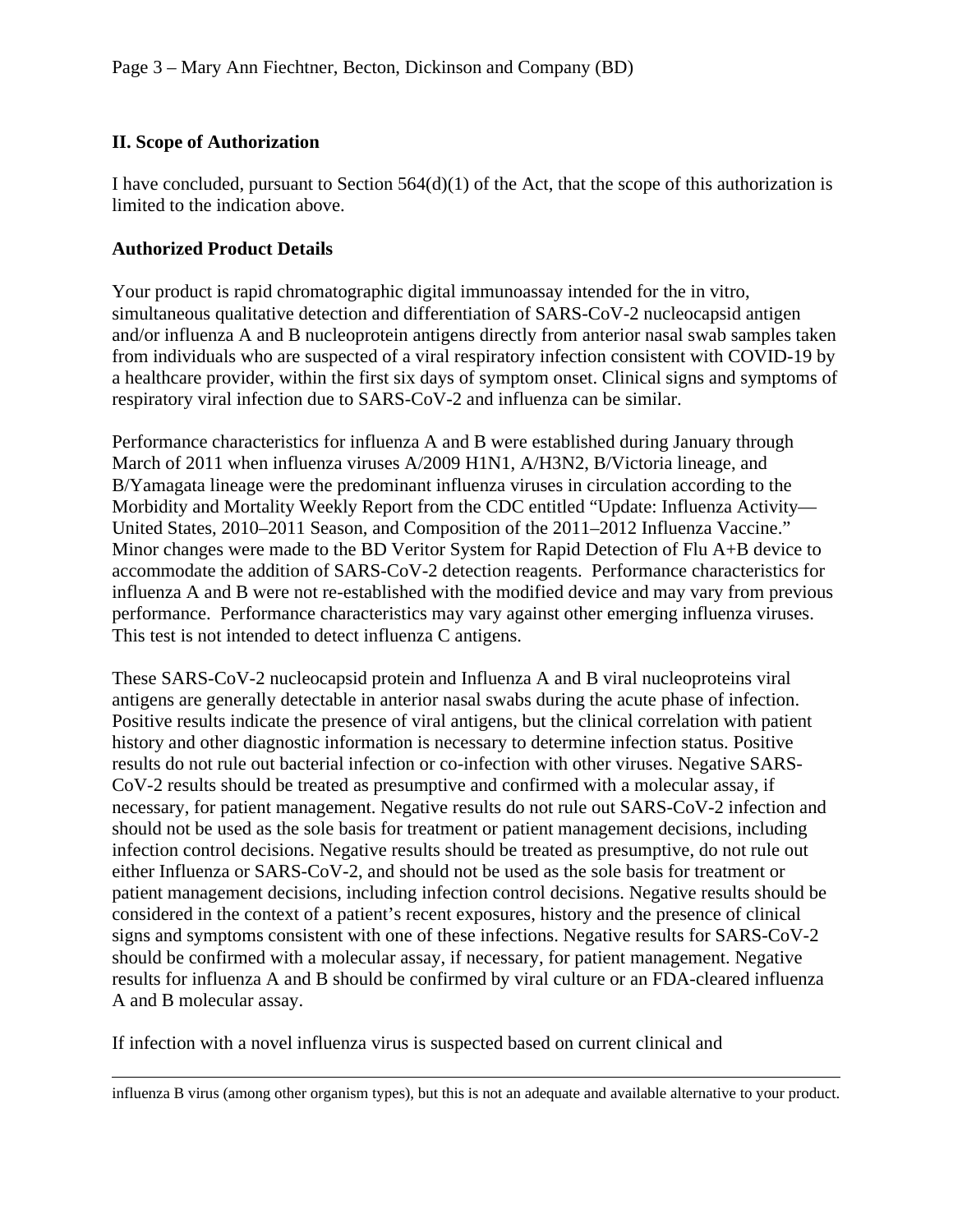epidemiological screening criteria recommended by public health authorities, specimens should be collected with appropriate infection control precautions for novel virulent influenza viruses and sent to state or local health department for testing. A viral culture should not be attempted in these cases unless a BSL 3+ facility is available to receive and culture specimens.

Testing of anterior nasal swab specimens using your product run on the BD Veritor Plus Analyzer Instrument as outlined in the "BD Veritor System for Rapid Detection of SARS-CoV-2 & Flu A+B" Instructions for Use, is limited to laboratories certified under CLIA that meet the requirements to perform moderate, high, or waived complexity tests. This test is authorized for use at the POC, i.e., in patient care settings operating under a CLIA Certificate of Waiver, Certificate of Compliance, or Certificate of Accreditation.

To use your product, the anterior nasal swab specimen is directly placed in the extraction reagent tube. After processing the swab in the extraction reagent, the specimen is added to the BD Veritor System test device. Any SARS-CoV-2 or influenza A or B antigens present in the specimen then bind to antibodies conjugated to detector particles in the test strip. The antigenconjugate complexes migrate across the test strip to the reaction area and are captured by a line of antibodies bound on the membrane. Test results of the BD Veritor System test device are read using the BD Veritor Plus Analyzer Instrument, or other authorized instrument, when the 15 minute assay development time is complete. The Analyzer interprets the strength of the signal at the test and control line positions on the reaction membrane and applies a cut-off algorithm to determine the assay result presented to the user on the result screen only as positive or negative for each target analyte. No additional user interpretation is required.

The BD Veritor System for Rapid Detection of SARS-CoV-2 & Flu A+B includes the following materials or other authorized materials: BD Veritor System Test Devices, Reagent D, Specimen sampling swabs, SARS-CoV-2 (+) Control Swab, Flu A (+) Control Swab, Flu B (+) Control Swab and Paperboard tube stands.

In additional to the positive and negative internal/procedural controls described above, you require use of the external quality controls, or other authorized controls (as may be requested under Condition N. below), that are run as outlined in the Instructions for Use:

- SARS-CoV-2 (+) Control Swab SARS-CoV-2 antigen (inactive recombinant nucleocapsid protein)
- Flu  $A (+)$  Control Swab influenza A antigen (inactive recombinant nucleoprotein)
- Flu B  $(+)$  Control Swab influenza B antigen (inactive recombinant nucleoprotein)

Your product also requires the use of additional authorized materials that are not included with your product and are described in the Instructions for Use.

The labeling entitled "BD Veritor System for Rapid Detection of SARS-CoV-2 & Flu A+B" Instructions for Use, "Quick Reference Instructions - Use of BD Veritor System for Rapid Detection of SARS-CoV-2 & Flu A+B with the BD Veritor Plus Analyzer for SARS-CoV-2 & Flu A+B," "BD Veritor System for Rapid Detection of SARS-CoV-2 & Flu A+B Proper Nasal Swab Sample Collection" (available at [https://www.fda.gov/medical-devices/coronavirus](https://www.fda.gov/medical-devices/coronavirus-disease-2019-covid-19-emergency-use-authorizations-medical-devices/vitro-diagnostics-euas)[disease-2019-covid-19-emergency-use-authorizations-medical-devices/vitro-diagnostics-euas\)](https://www.fda.gov/medical-devices/coronavirus-disease-2019-covid-19-emergency-use-authorizations-medical-devices/vitro-diagnostics-euas), and the following fact sheets pertaining to the emergency use, is required to be made available as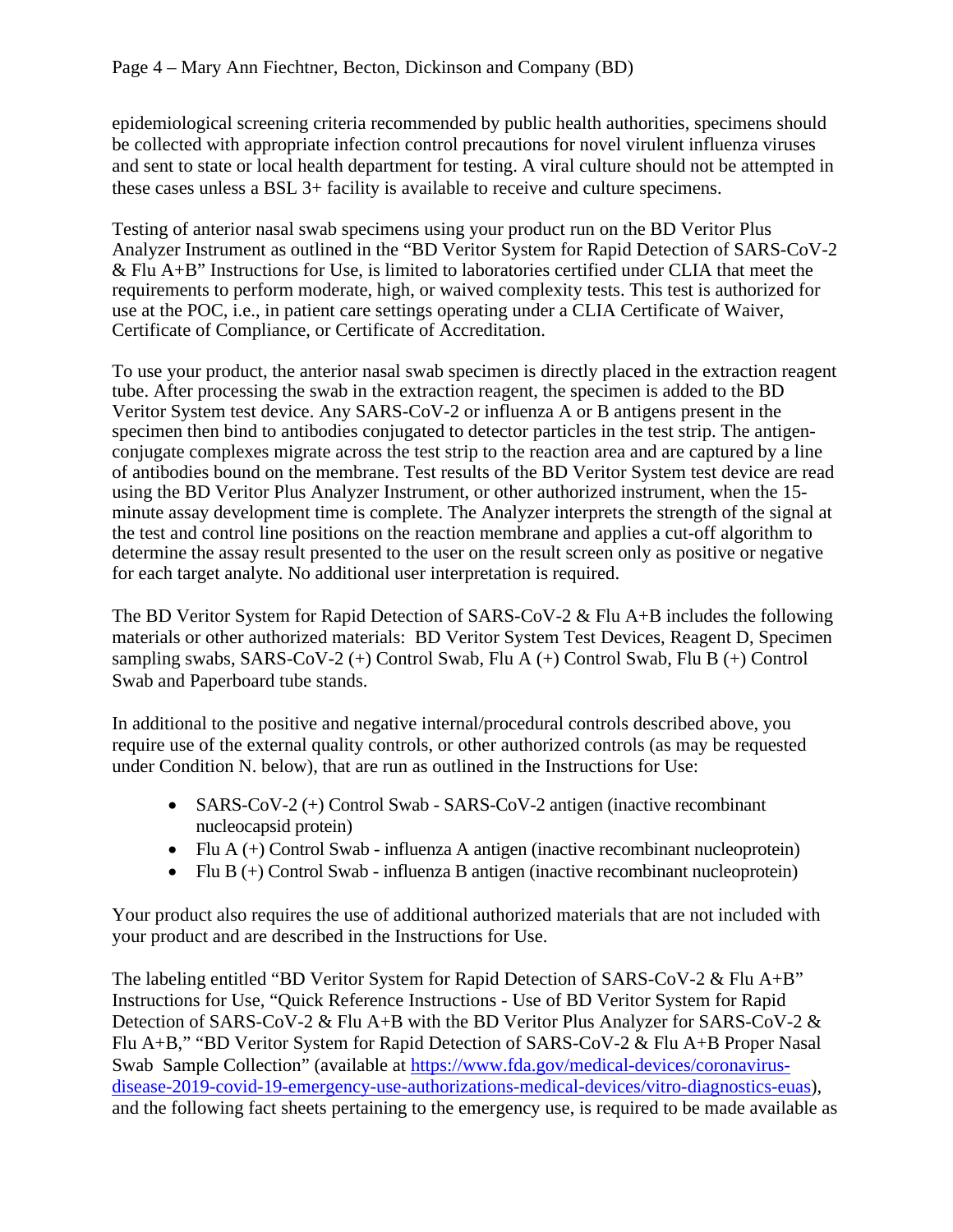set forth in the Conditions of Authorization (Section IV), and are collectively referred to as "authorized labeling":

- Fact Sheet for Healthcare Providers: Becton, Dickinson and Company (BD) BD Veritor System for Rapid Detection of SARS-CoV-2 & Flu A+B
- Fact Sheet for Patients: Becton, Dickinson and Company (BD) BD Veritor System for Rapid Detection of SARS-CoV-2 & Flu A+B

The above described product, when accompanied by the authorized labeling provided as set forth in the Conditions of Authorization (Section IV), is authorized to be distributed to and used by authorized laboratories under this EUA, despite the fact that it does not meet certain requirements otherwise required by applicable federal law.

I have concluded, pursuant to Section 564(d)(2) of the Act, that it is reasonable to believe that the known and potential benefits of your product, when used consistent with the Scope of Authorization of this letter (Section II), outweigh the known and potential risks of your product.

I have concluded, pursuant to Section 564(d)(3) of the Act, based on the totality of scientific evidence available to FDA, that it is reasonable to believe that your product may be effective in diagnosing COVID-19, when used consistent with the Scope of Authorization of this letter (Section II), pursuant to Section  $564(c)(2)(A)$  of the Act.

FDA has reviewed the scientific information available to FDA, including the information supporting the conclusions described in Section I above, and concludes that your product (as described in the Scope of Authorization of this letter (Section II)) meets the criteria set forth in Section 564(c) of the Act concerning safety and potential effectiveness.

The emergency use of your product under this EUA must be consistent with, and may not exceed, the terms of this letter, including the Scope of Authorization (Section II) and the Conditions of Authorization (Section IV). Subject to the terms of this EUA and under the circumstances set forth in the Secretary of HHS's determination under Section 564(b)(1)(C) of the Act described above and the Secretary of HHS's corresponding declaration under Section 564(b)(1) of the Act, your product is authorized for the indication above.

# **III. Waiver of Certain Requirements**

I am waiving the following requirements for your product during the duration of this EUA:

• Current good manufacturing practice requirements, including the quality system requirements under 21 CFR Part 820 with respect to the design, manufacture, packaging, labeling, storage, and distribution of your product, but excluding Subpart H (Acceptance Activities, 21 CFR 820.80 and 21 CFR 820.86), Subpart I (Nonconforming Product, 21 CFR 820.90), and Subpart O (Statistical Techniques, 21 CFR 820.250).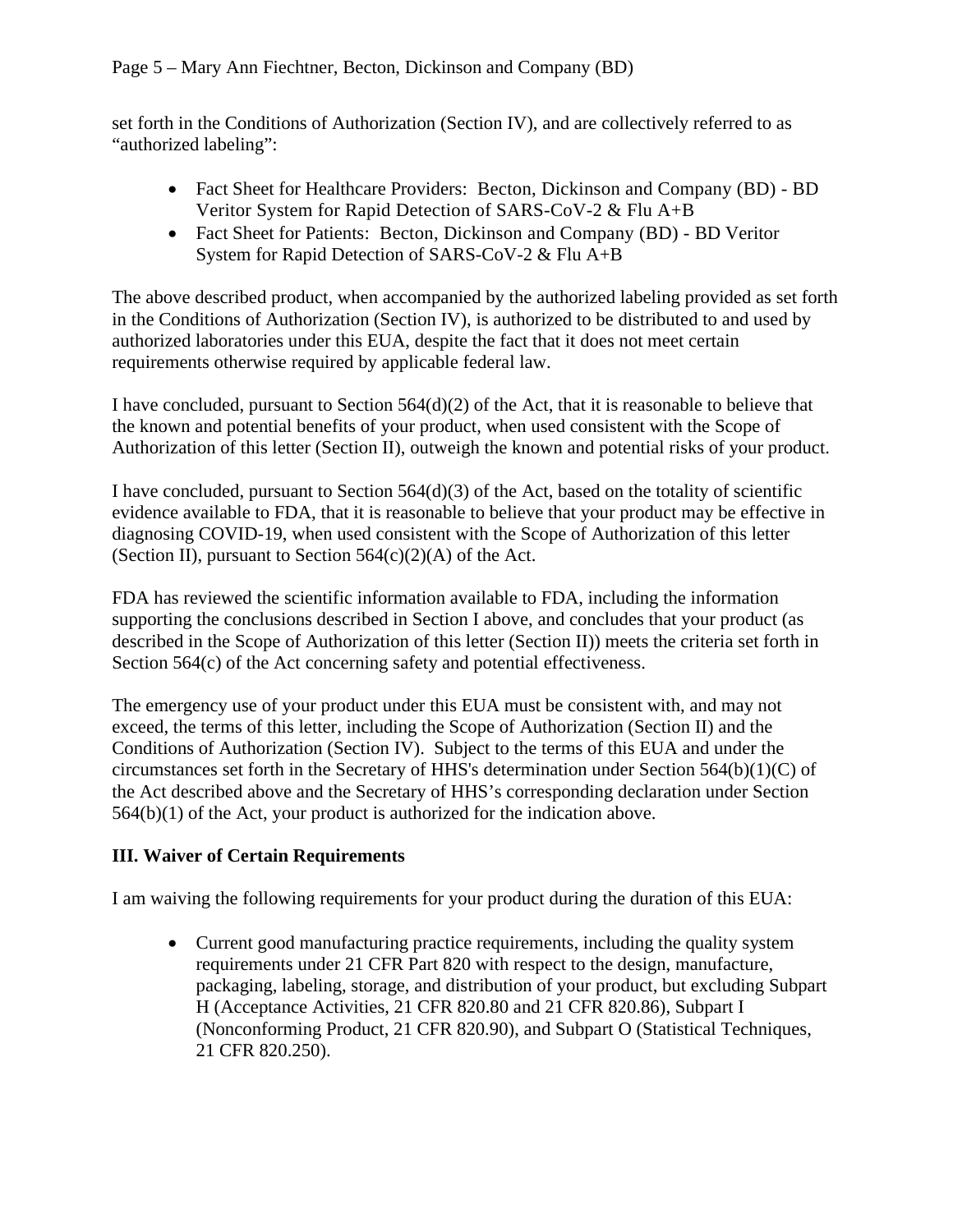## **IV. Conditions of Authorization**

Pursuant to Section 564(e) of the Act, I am establishing the following conditions on this authorization:

#### **Becton, Dickinson and Company (BD) (You) and Authorized Distributor(s)[5](#page-5-0)**

- A. Your product must comply with the following labeling requirements under FDA regulations: the intended use statement  $(21 \text{ CFR } 809.10(a)(2), (b)(2))$ ; adequate directions for use  $(21 \text{ CFR } 809.10(b)(5), (7), \text{ and } (8))$ ; appropriate limitations on the use of the device including information required under 21 CFR 809.10(a)(4); and any available information regarding performance of the device, including requirements under 21 CFR 809.10(b)(12).
- B. You and authorized distributor(s) must make your product available with the authorized labeling to authorized laboratories.
- C. You and authorized distributor(s) must make available on your website(s) the authorized labeling.
- D. You and authorized distributors must include a physical copy of the authorized "BD Veritor System for Rapid Detection of SARS-CoV-2 & Flu A+B" Instructions for Use, "Quick Reference Instructions - Use of BD Veritor System for Rapid Detection of SARS-CoV-2 & Flu A+B with the BD Veritor Plus Analyzer for SARS-CoV-2 & Flu A+B," and the "BD Veritor System for Rapid Detection of SARS-CoV-2 & Flu A+B Proper Nasal Swab Sample Collection" with each shipped product to authorized laboratories.
- E. You and authorized distributor(s) must inform authorized laboratories and relevant public health authorities of this EUA, including the terms and conditions herein, and any updates made to your product and authorized labeling.
- F. Through a process of inventory control, you and authorized distributor(s) must maintain records of the authorized laboratories to which they distribute your product and number they distribute.
- G. You and authorized distributor(s) must collect information on the performance of your product. You will report to FDA any suspected occurrence of false positive or false negative results and significant deviations from the established performance characteristics of the product of which you become aware.
- H. You and authorized distributor(s) are authorized to make available additional information relating to the emergency use of your product that is consistent with, and

<span id="page-5-0"></span><sup>5</sup> "Authorized Distributor(s)" are identified by you, Becton, Dickinson and Company (BD), in your EUA submission as an entity allowed to distribute your product.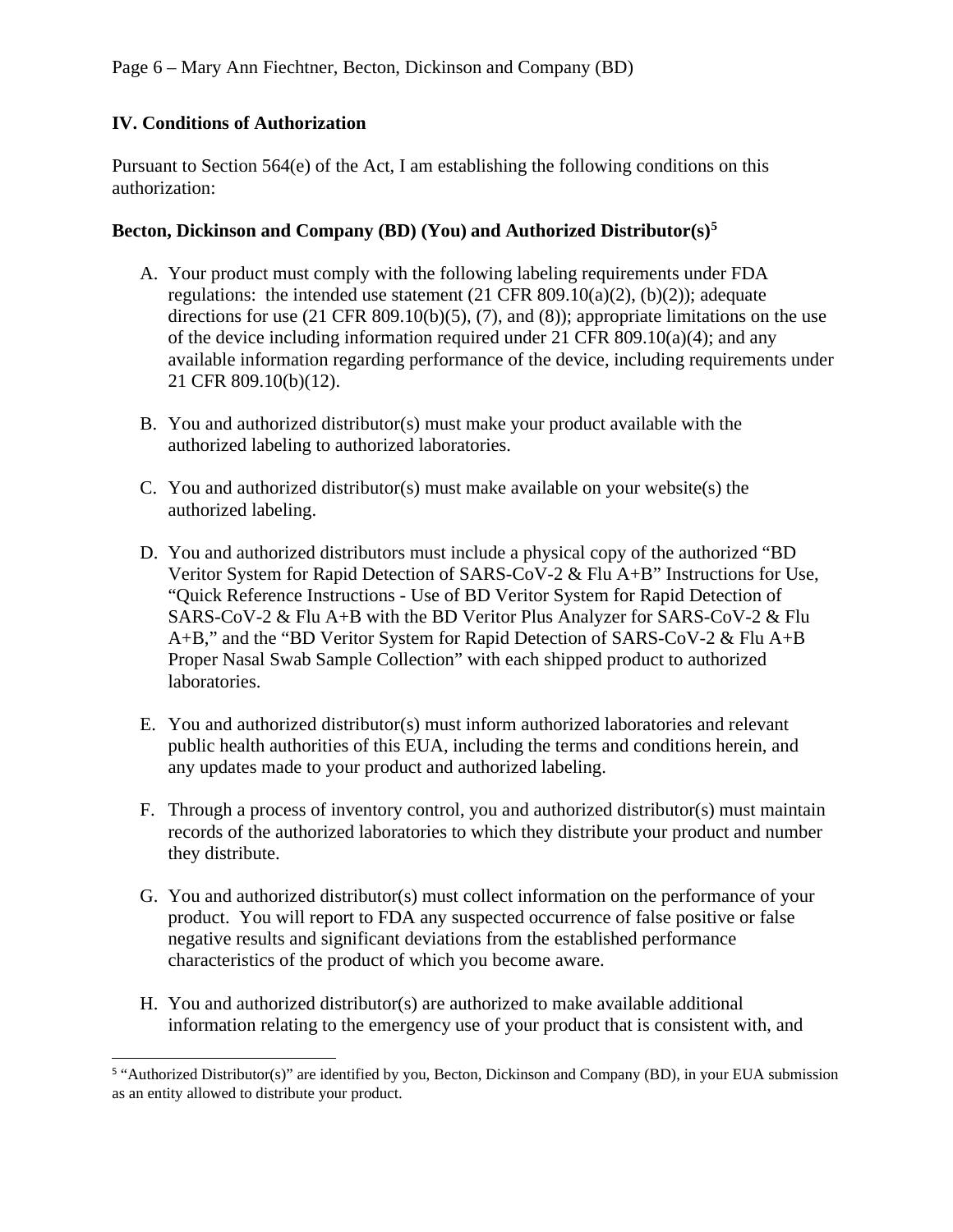does not exceed, the terms of this letter of authorization.

#### **Becton, Dickinson and Company (BD) (You)**

- I. You must notify FDA of any authorized distributor(s) of your product, including the name, address, and phone number of any authorized distributor(s).
- J. You must provide authorized distributor(s) with a copy of this EUA and communicate to authorized distributor(s) any subsequent revisions that might be made to this EUA and its authorized accompanying materials (e.g., Fact Sheets).
- K. You must comply with the following requirements pursuant to FDA regulations: Subpart H (Acceptance Activities, 21 CFR 820.80 and 21 CFR 820.86), Subpart I (Nonconforming Product, 21 CFR 820.90), and Subpart O (Statistical Techniques, 21 CFR 820.250).
- L. You must have lot release procedures and the lot release procedures, including the study design and statistical power, must ensure that the tests released for distribution have the clinical and analytical performance claimed in the authorized labeling.
- M. If requested by FDA, you must submit lot release procedures to FDA, including sampling protocols, testing protocols, and acceptance criteria, that you use to release lots of your product for distribution in the U.S. If such lot release procedures are requested by FDA, you must provide it within 48 hours of the request.
- N. You may request changes to this EUA for your product, including to the Scope of Authorization (Section II in this letter) or to the authorized labeling, including requests to make available additional authorized labeling specific to an authorized distributor. Such additional labeling may use another name for the product but otherwise must be consistent with the authorized labeling, and shall not exceed the terms of authorization of this letter. Any request for changes to this EUA should be submitted to the Division of Microbiology (DMD)/Office of Health Technology 7 (OHT7)-Office of In Vitro Diagnostics and Radiological Health (OIR)/Office of Product Evaluation and Quality (OPEQ)/Center for Devices and Radiological Health (CDRH) and require appropriate authorization from FDA prior to implementation.
- O. You must evaluate the analytical limit of detection and assess traceability<sup>[6](#page-6-0)</sup> of your product with any FDA-recommended reference material(s). After submission to and review and concurrence with the data by FDA, you must update labeling to reflect the additional testing. Such labeling updates must be made in consultation with, and require concurrence of, DMD/OHT7-OIR/OPEQ/CDRH.
- P. You must further evaluate the influenza A and influenza B clinical performance of your product in the agreed upon prospective clinical evaluation study within 12 months of the

<span id="page-6-0"></span><sup>6</sup> Traceability refers to tracing analytical sensitivity/reactivity back to an FDA-recommended reference material.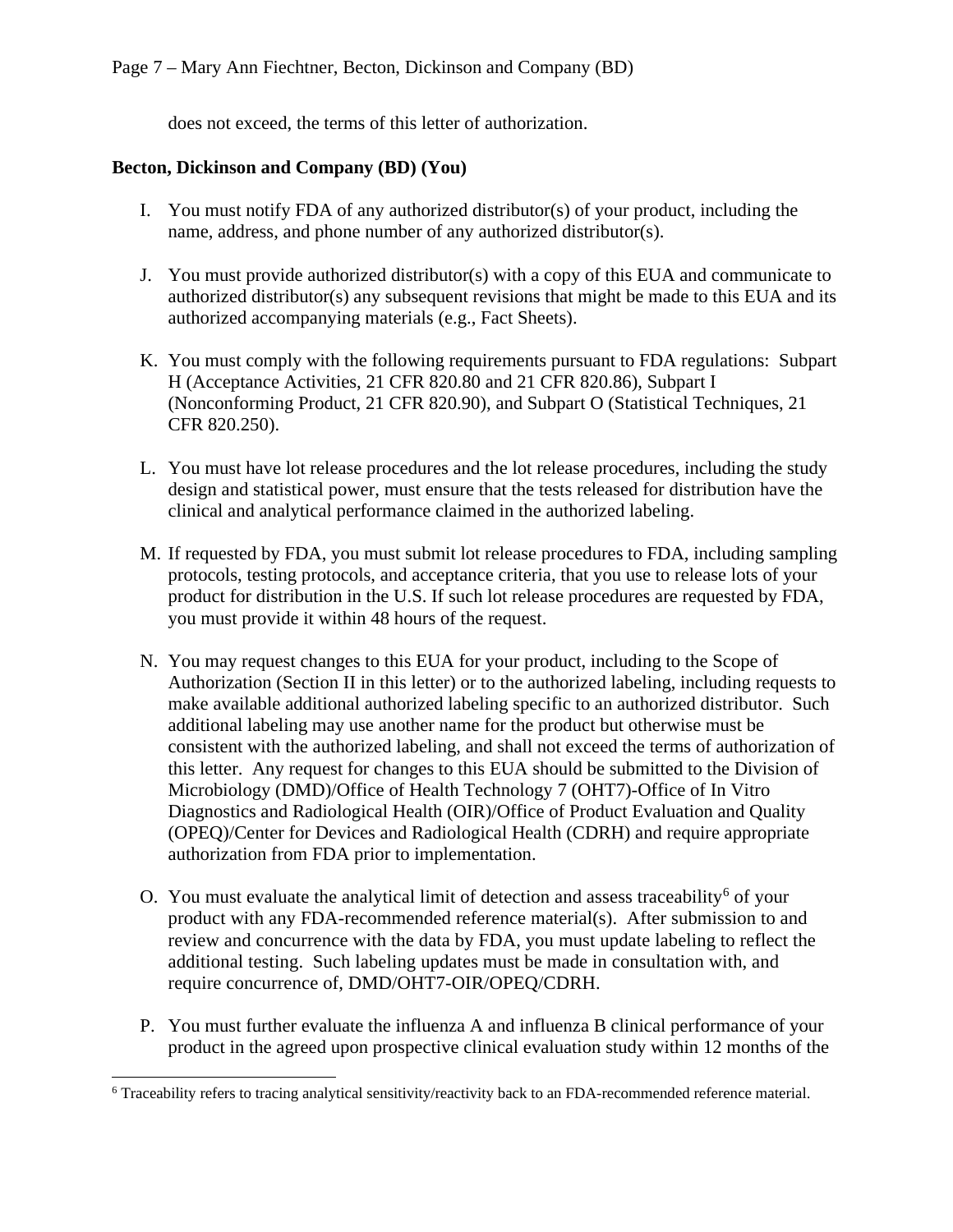date of this letter (unless otherwise agreed to with DMD/OHT7-OIR/OPEQ/CDRH). After submission to and concurrence with the data by FDA, you must update authorized labeling to reflect the additional testing. Such labeling updates will be made in consultation with, and require concurrence of, DMD/OHT7-OIR/OPEQ/CDRH.

- Q. You must complete the agreed upon real-time stability study for your product and notify DMD/OHT7-OIR/OPEQ/CDRH of the testing results. After submission of the study data, and review and concurrence with the data by FDA, you must update your product labeling to reflect the additional testing if requested by FDA. Such labeling updates must be made in consultation with, and require concurrence of, DMD/OHT7- OIR/OPEQ/CDRH.
- R. You must have a process in place to track adverse events, including any occurrence of false results and report to FDA pursuant to 21 CFR Part 803.

#### **Authorized Laboratories**

- S. Authorized laboratories using your product must include with test result reports, all authorized Fact Sheets. Under exigent circumstances, other appropriate methods for disseminating this labeling may be used, which may include mass media.
- T. Authorized laboratories using your product must use your product as outlined in the authorized labeling. Deviations from the authorized procedures, including authorized instruments, authorized clinical specimen types, authorized control materials, authorized ancillary reagents and authorized materials required to use your product are not permitted.
- U. Authorized laboratories that receive your product must notify the relevant public health authorities of their intent to run your product prior to initiating testing.
- V. Authorized laboratories using your product must have a process in place for reporting test results to healthcare providers and relevant public health authorities, as appropriate.
- W. Authorized laboratories must collect information on the performance of your product and report to DMD/OHT7-OIR/OPEQ/CDRH (via email: [CDRH-EUA-](mailto:CDRH-EUA-Reporting@fda.hhs.gov)[Reporting@fda.hhs.gov\)](mailto:CDRH-EUA-Reporting@fda.hhs.gov) and you (by contacting BD Customer Support Services at 800.638.8663 (in the U.S.)) any suspected occurrence of false positive or false negative results and significant deviations from the established performance characteristics of your product of which they become aware.
- X. All operators using your product must be appropriately trained in performing and interpreting the results of your product, use appropriate personal protective equipment when handling this kit, and use your product in accordance with the authorized labeling.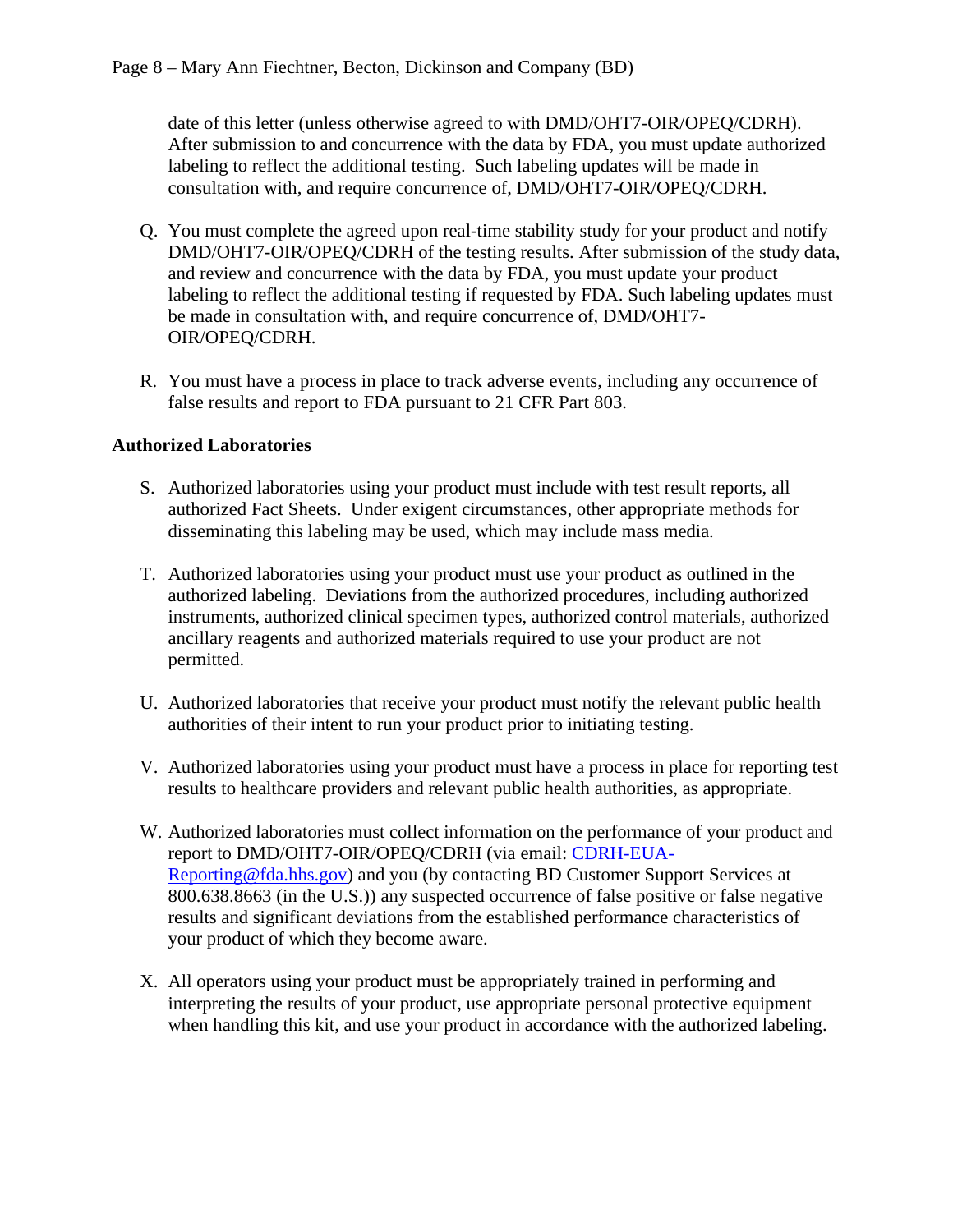#### **Becton, Dickinson and Company (BD) (You), Authorized Distributor(s) and Authorized Laboratories**

Y. You, authorized distributor(s), and authorized laboratories using your product must ensure that any records associated with this EUA are maintained until otherwise notified by FDA. Such records will be made available to FDA for inspection upon request.

#### **Conditions Related to Printed Materials, Advertising and Promotion**

- Z. All descriptive printed matter, advertising, and promotional materials relating to the use of your product shall be consistent with the authorized labeling, as well as the terms set forth in this EUA and meet the requirements set forth in section  $502(a)$ ,  $(q)(1)$ , and  $(r)$  of the Act and FDA implementing regulations.
- AA. No descriptive printed matter, advertising, or promotional materials relating to the use of your product may represent or suggest that this test is safe or effective for the detection of SARS-CoV-2.
- BB. All descriptive printed matter, advertising, and promotional materials relating to the use of your product shall clearly and conspicuously state that:
	- This product has not been FDA cleared or approved, but has been authorized by FDA under an EUA for use by authorized laboratories;
	- This product has been authorized only for the detection of proteins from SARS-CoV-2, influenza A and influenza B, not for any other viruses or pathogens; and,
	- The emergency use of this product is only authorized for the duration of the declaration that circumstances exist justifying the authorization of emergency use of in vitro diagnostics for detection and/or diagnosis of COVID-19 under Section 564(b)(1) of the Federal Food, Drug and Cosmetic Act, 21 U.S.C. § 360bbb-3(b)(1), unless the declaration is terminated or authorization is revoked sooner.

The emergency use of your product as described in this letter of authorization must comply with the conditions and all other terms of this authorization.

#### **V. Duration of Authorization**

This EUA will be effective until the declaration that circumstances exist justifying the authorization of the emergency use of in vitro diagnostics for detection and/or diagnosis of COVID-19 is terminated under Section 564(b)(2) of the Act or the EUA is revoked under Section 564(g) of the Act.